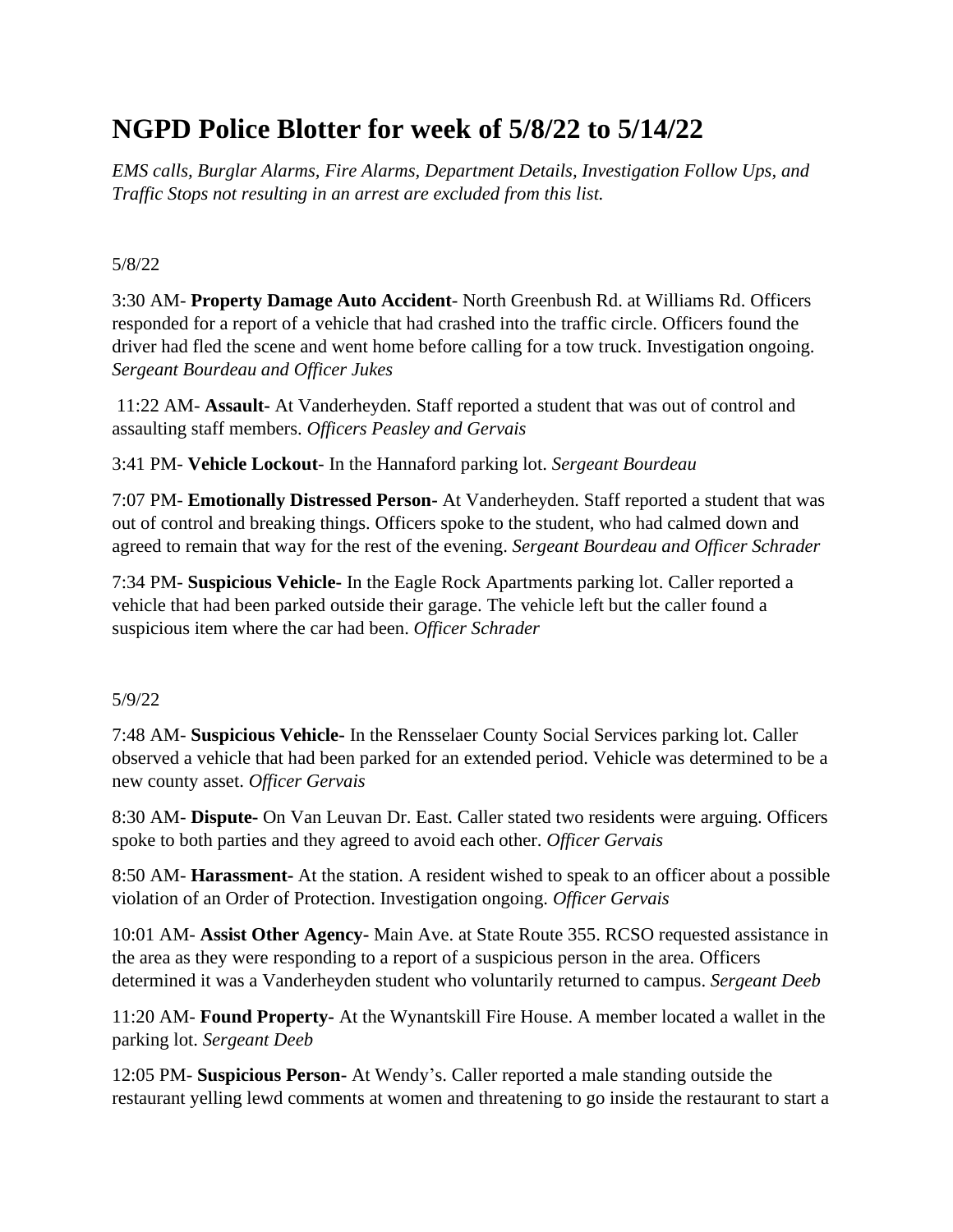fight. Officers located the male and interviewed him. He was ordered to leave the property upon the owner's request, which he did. He was advised not to return or he could be charged with trespassing. *Sergeant Deeb and Officer Gervais*

12:26 PM- **Hazardous Situation-** Mammoth Springs Rd. at Morner Rd. Officer responded with the Defreestville Fire Department for a report of a power line that had been pulled from a pole and was still a live wire. *Officer Gervais*

12:46 PM- Larceny- At Ulta Beauty. Staff reported a theft that had occurred on May 4<sup>th</sup>. Investigation ongoing. *Officer Gervais*

2:05 PM- **Larceny**- At the station. A resident wished to speak to an officer about a bicycle that had been taken from their garage. Days later, the homeowner reported that the bicycle had been found and that they had actually misplaced it. *Officer Gervais*

5:44 PM- **Emotionally Distressed Person-** On State Route 150. Caller wished for assistance from officers with a family member that was not acting right. Officers checked the residence but determined that the subject had gone out of the state for the evening. *Officers Fleming and Gray*

6:33 PM- **Neighbor Dispute-** On Arden Ln. Caller reported their neighbor was using a bug repellant device that was too loud. Officers spoke to the neighbor who agreed to turn it down. *Officers Fleming and Gray*

8:27 PM- **Vehicle Lockout-** At Van Rensselaer Manor. *Officer Gray*

9:18 PM- **Welfare Check-** In the Eagle Rock Apartments. Caller wished for officers to check on a family member who had received threatening text messages from an acquaintance. A second caller reported getting information from that family member that the acquaintance had arrived and was actively assaulting them. Officers spoke to the family member and determined that the acquaintance had not shown up as threatened and no assault had actually occurred. All checked okay. *Officers Gray and Fleming*

11:39 PM- **Property Damage Auto Accident-** State Route 150 at Snyder's Corners Rd. *Sergeant Deeb*

# 5/10/22

1:10 AM- **Suspicious Vehicle-** At Hoffman's Car Wash. Officer observed an occupied vehicle where the driver appeared to be slumped over. Subject checked okay and was just working. *Sergeant Deeb*

7:30 AM- **Welfare Check-** On State Route 150. Officer returned to a residence from the previous evening to check on the subject after another call was received from a friend. Officer located the subject and interviewed them. Mobile Crisis was called in to assist in the interview. Officer transported the subject to Samaritan Hospital for a mental health evaluation. *Sergeant Deeb*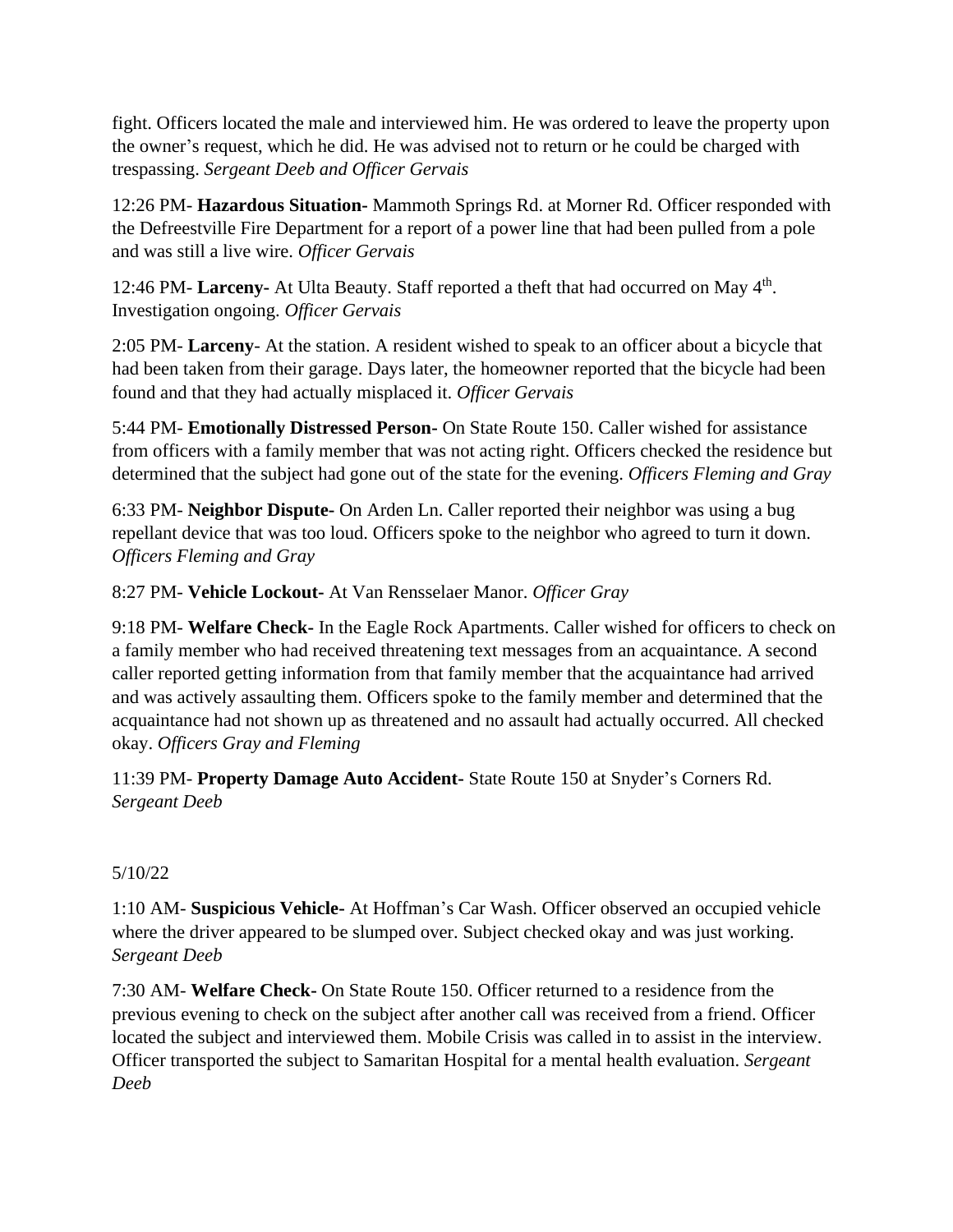7:35 AM- **Welfare Check-** At Bloomingrove Senior Housing. Caller wished for officers to check on a resident who had not been answering the door. Officer found the subject on the floor requiring medical attention. North Greenbush Ambulance transported the subject for medical treatment. *Officers Peasley and Gervais*

1:23 PM- **Harassment-** At Comfort Dental. Staff wished to speak to an officer about a harassing situation from a patient. *Officer Peasley*

2:24 PM- **Vehicle Lockout-** At Yonder Farms. *Officer Peasley*

4:10 PM- **Property Damage Auto Accident-** On Indian Pipe Dr. *Officer Fleming*

5:04 PM- **Property Damage Auto Accident-** State Route 43 at Washington Ave. Ext. *Officer Gray*

5:14 PM- **Suspicious Person-** At the Stewart's Shop on Bloomingrove Dr. Caller reported a male that was panhandling and appeared to be under the influence of something. Officers located two subjects and interviewed them. One was found to be wanted by Albany PD but they advised to have him turn himself in. Both were advised to leave the area, which they did. *Sergeant Bourdeau and Officer Gray*

5:24 PM- **Harassment-** On Sylvan Ln. Caller wished to speak to an officer about a family member harassing them. *Sergeant Bourdeau*

5:51 PM- **Harassment-** At the St. Jude's Apartments. Caller wished to speak to an officer about another resident who had almost run the caller's daughter over in the parking lot. Officers spoke to all parties and determined it was accidental and not something that needed police intervention. *Officer Gray and Sergeant Bourdeau*

9:01 PM- **Damage to Property-** In the 200 block of Geiser Rd. Caller reported a side-by-side utility vehicle that had run over mailboxes. This is the third report of such an incident in that area within the past couple of weeks. The area was checked but the vehicle was not located. Several minutes later, a report was received on Snyder's Lake Rd. that the vehicle had struck garbage cans. *Sergeant Bourdeau, Detective Walsh, and Officer Gray*

11:05 PM- **Fight-** On Williams Rd. near LaSalle Institute. Caller reported seeing an argument between a male and a female. Officers checked the area but did not locate either party. *Officers Gray, Giddings, and Jukes*

5/11/22

8:42 AM- **Personal Injury Auto Accident-** Peck Rd. at Drake Way. One vehicle into a tree with entrapment. Minor injuries only. *Officers Gervais, Peasley, Lieutenant Croll, and Detective Stehr*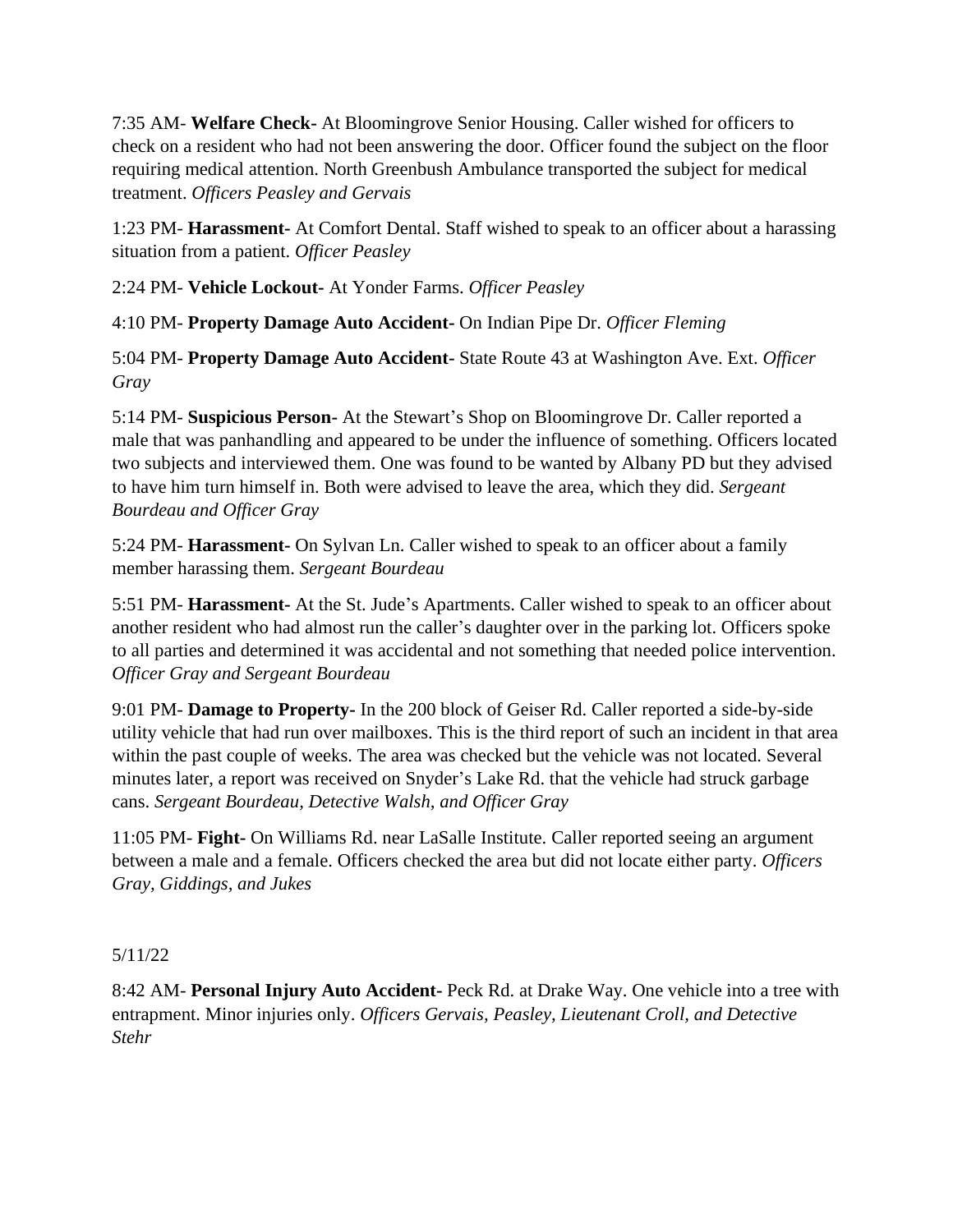8:48 AM- **Sex Offense-** At Samaritan Hospital. Hospital staff called to report that a victim of a sexual assault was there for evaluation. The incident reportedly occurred in town. *Detective Walsh*

10:34 AM- **Welfare Check-** In the 1700 block of Washington Ave. Ext. A doctor's office requested officers check on a patient who had been having medical issues and was not answering the phone. Officers made contact with the subject who had been sleeping. All was okay. *Officers Gervais, Peasley, and Sergeant Deeb*

11:56 AM- **Emotionally Distressed Person-** In the Capital Communications Federal Credit Union parking lot. Caller reported a subject sitting in their vehicle who had threatened to harm themselves. Officers located the subject and transported them to Samaritan Hospital for a mental health evaluation. *Officers Gervais, Peasley, Sergeant Deeb, and Lieutenant Croll*

3:23 PM- **Arrest-** Andrew LaValley, of Troy, was taken turned over to this agency by Troy PD on several active arrest warrants. He is alleged to have stolen from Hannaford on March 31<sup>st</sup> and Home Depot on March  $7<sup>th</sup>$ , March  $19<sup>th</sup>$ , and March  $23<sup>rd</sup>$ , 2022. He was charged with Grand Larceny  $4<sup>th</sup>$  degree, a Felony, three counts of Petit Larceny, and one count of Conspiracy  $6<sup>th</sup>$ degree, both misdemeanors. He was arraigned at North Greenbush Town Court and released to return at a later date. *Investigations by Officer Schrader and Detective Walsh. Arrest by Officer Gray*

5:04 PM- **Suspicious Person-** On Main Ave. near the Stewart's Shop. Caller reported a male jumping around on the sidewalk holding a sign that said "Biden is a Communist". Caller believed wished for the person's mental state to be evaluated based on his actions. Officer spoke to the male and determined there was no indication that he was in any distress. He was allowed to continue as he was not violating any laws. *Officer Fleming*

6:14 PM- **Suspicious Person-** On State Route 43 at Best Rd. Caller reported a male standing on the side of the road "arguing with traffic". The area was checked but the male was not located. *Detective Walsh*

6:22 PM- **Domestic Dispute-** In the 200 block of Lape Rd. *Detective Walsh and Officer Fleming*

8:00 PM- **Fraud-** At the station. A resident wished to speak to an officer about a fraudulent transaction on their bank account. Investigation ongoing. *Officer Fleming*

8:28 PM- **Vehicle Lockout-** In the Shoppes at Greenbush Plaza parking lot. *Officer Gray*

9:34 PM- **Residential Lockout-** On Main Ave. *Officers Fleming and Gray*

9:47 PM- **Assault-** On Van Leuvan Dr. East. Caller reported being kicked by another resident of the house. All parties advised to separate. *Officers Fleming and Gray*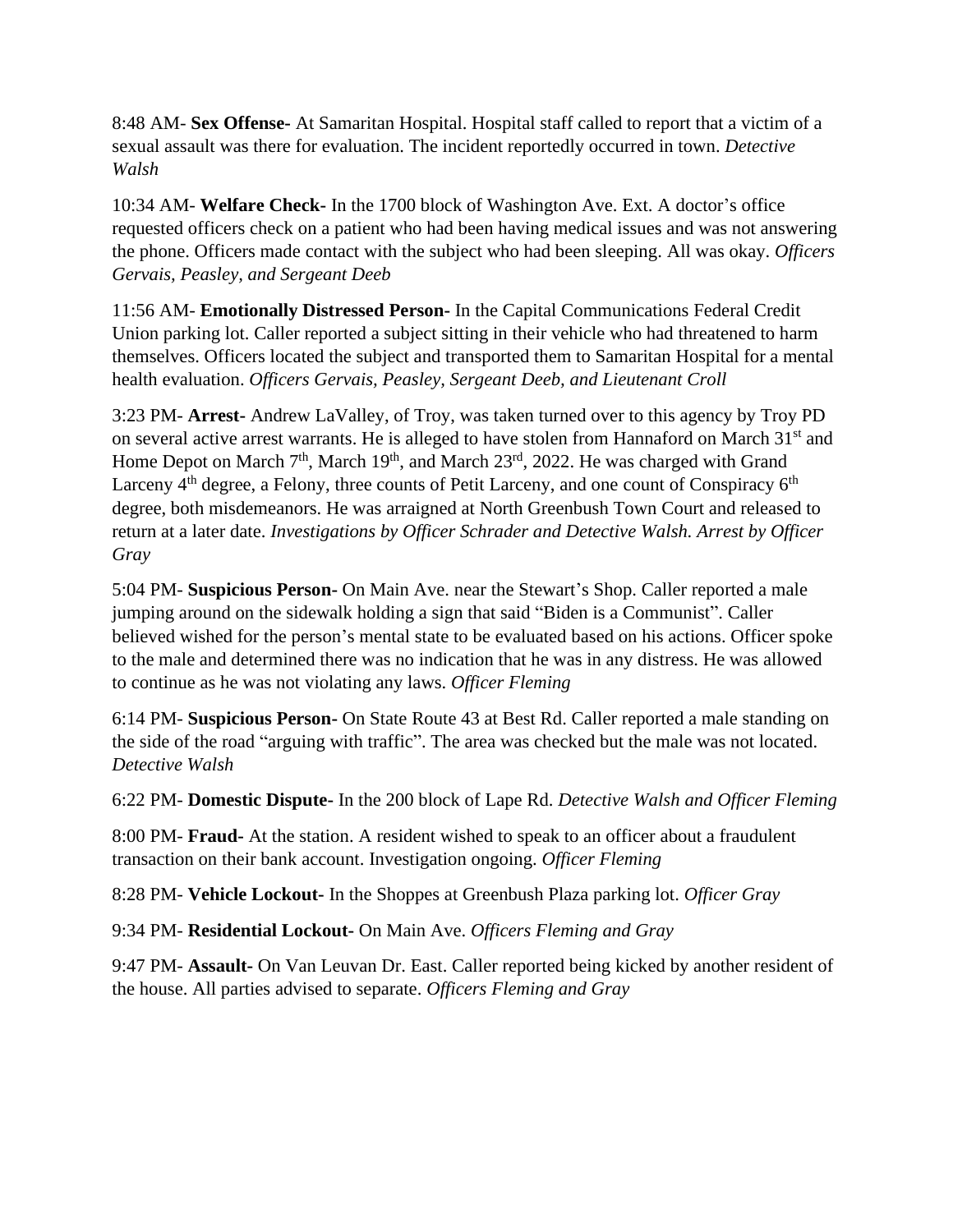#### 5/12/22

# 12:06 AM- **Property Damage Auto Accident-** In the Hoffman's Car Wash parking lot. *Officer Giddings*

# 8:13 AM- **Lost/ Stolen License Plate-** At the station. *Officer Gervais*

8:26 AM- **Welfare Check-** At the Eagle Rock Apartments. Child caller reported their mother gave a sibling medication and left for work. Call determined to be unfounded and children had placed the false call before going to school. Parents and school notified and will handle the situation. *Officer Peasley and Lieutenant Croll*

8:31 AM- **Welfare Check-** On Glenmore Rd. Caller reported a male that was knocking on their door, covered in mud and asking for water. Officers located the male a short distance away and determined that the male was under the influence of an illegal narcotic. The male had come from Troy through the woods and was in need of medical attention. Officer transported the male to Samaritan Hospital for treatment and a mental health evaluation. *Officer Gervais and Lieutenant Croll*

## 9:06 AM- **Lost/ Stolen License Plate-** At the station. *Officer Peasley*

3:30 PM- **Arrest-** Michael Ennis, of Valatie, was turned over to this agency by Columbia County Sheriff's Office on an outstanding bench warrant. Ennis had failed to appear for a felony charge stemming from a theft at T-Mobile on February 22<sup>nd</sup>, 2022. Ennis was arraigned at North Greenbush Town Court and released to return to court at a later date. *Arrest by Officer Peasley*

5:57 PM- **Animal Problem-** In the Shoppes at Greenbush Plaza parking lot. Caller reported seeing a dog in a vehicle and it looked like the dog was in distress. Prior to an officer arriving, the caller reported that the owner returned to the vehicle and left. *Officer Peasley*

6:10 PM- **Fraud-** On Powell St. Caller reported being scammed out of about \$4,000 by someone claiming to be from Target. Investigation ongoing. *Sergeant Bourdeau*

6:25 PM- **Larceny-** At the CDTA Park and Ride. Caller reported accidentally leaving his cell phone in the bus shelter but it was gone when he returned shortly after. Investigation ongoing. *Officer Peasley*

6:34 PM- **Suspicious Vehicle-** On Van Woert Ct. Caller reported a vehicle that had been parked in various locations around their residence since 8 AM. Officer located the vehicle in the Wynantskill Square parking lot and interviewed the driver who stated they were waiting for a friend at a residence on Van Woert Ct. Checked okay. *Sergeant Bourdeau*

6:36 PM- **Hazardous Situation-** In the 400 block of Snyder's Lake Rd. Caller reported Styrofoam in the roadway causing drivers to go into the oncoming lane to go around it. Officer located the debris and disposed of it in a dumpster. *Officer Peasley*

7:26 PM- **Harassment-** On Haig Ave. Caller reported a neighbor that was burning garbage. When the caller attempted to speak to the neighbor, they became aggressive towards the caller. *Sergeant Bourdeau*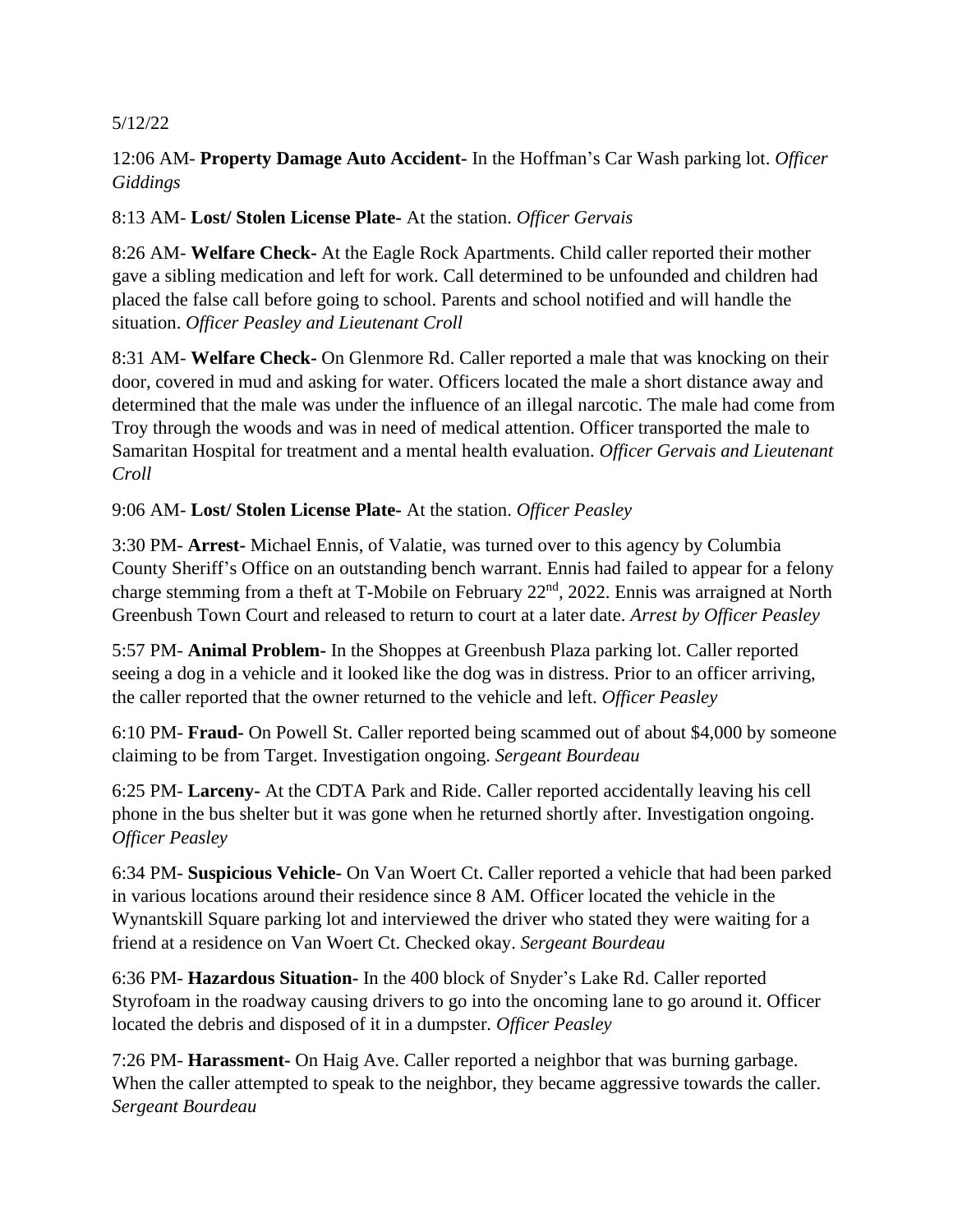8:04 PM- Welfare Check- In the 200 block of North Greenbush Rd. Caller wished to have an employee checked on as the employee had left work sick the day before and was not answering the phone. Officers located the subject and confirmed they were okay. Officer Peasley and Sergeant Bourdeau

8:12 PM- **Hazardous Situation-** At Town Hall. Chief observed a youth riding a motorized bike across Main Ave. into the Town Hall parking lot where motorized recreational vehicles are prohibited. The youth's parents were advised. *Chief Keevern*

## 5/13/22

12:38 AM- Missing Person- At Van Rensselaer Manor. Staff called to report that a resident had gone on a trip to a casino and had not returned, yet. Prior to an officer arriving, the resident returned. Officer Lionarons

12:47 AM- **Loud Noise-** On the lake near Geiser Rd. Caller reported subjects in a boat that were being very loud. Officer located only one boat on the water at that hour but there was no noise. Officer checked the boat launches in the area and perimeter of the lake but didn't find any source of noise. *Officer Giddings*

1:45 AM- **Animal Problem-** On Dobert Ct. Caller reported hearing a dog that had been barking for several hours. Officer determined it was a fox. *Officer Giddings*

10:55 AM- **Shots Fired-** Avenue B West. Caller reported hearing shots fired in the wooded area near the end of the road. Officers checked the area but didn't locate anyone. *Officers Gervais and Peasley*

12:04 PM- **Larceny-** At New York Wine and Liquor Warehouse. Staff wished to file two reports regarding two separate larcenies that occurred earlier in the week. Investigation ongoing. *Officer Peasley*

1:10 PM- **Larceny-** In the 400 block of Main Ave. Caller reported a picnic table that had been stolen from the yard. Officer located parts of the picnic table in a fire pit on the property. The property is shared by multiple tenants and it was believed another tenant had burned it. Investigation ongoing. *Officer Gervais*

1:32 PM- **Attempted Larceny-** At Home Depot. Staff reported a male that had attempted to use an old receipt to return items he had just taken off the shelf. When denied the transaction, the male left having gotten no money or property. Officers located the male and the store chose to issue a No Trespass order in lieu of charges. East Greenbush PD assisted. *Officer Gervais*

2:48 PM- **Arrest-** Corey McDaniel, of Troy, turned himself in on an outstanding arrest warrant stemming from an incident at Hoffman's Car Wash on January 23<sup>rd</sup>, 2022. For further details, see Press Release issued on May 16<sup>th</sup>, 2022. *Investigation by Officer Peasley and Detective Stehr. Arrest by Officer Gray*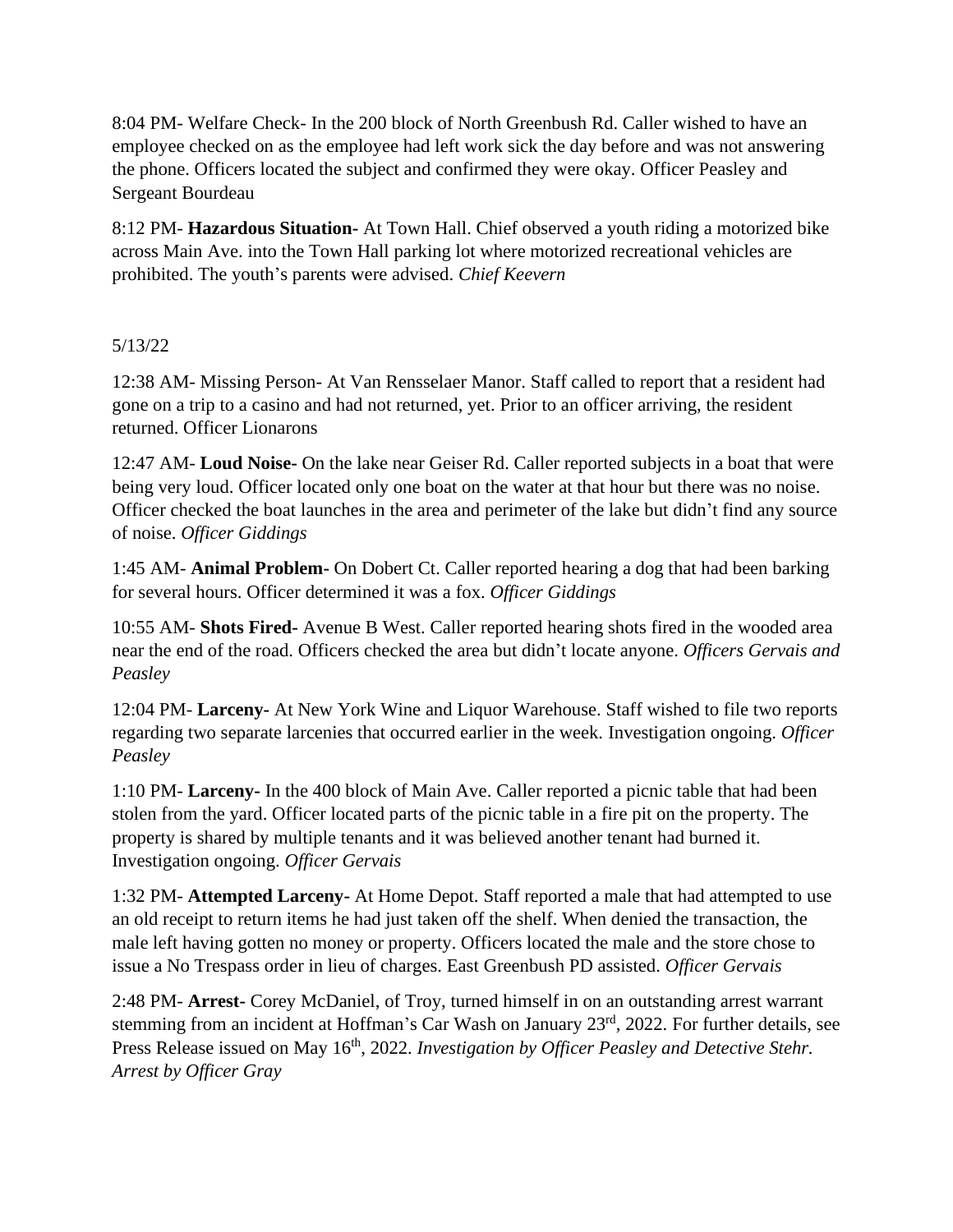3:19 PM- **Harassment-** At the station. A resident wished to file a report for text messages their child was receiving from classmates. Investigation ongoing. *Sergeant Bourdeau*

6:46 PM- **Property Damage Auto Accident-** In the Alexis Diner parking lot. *Officer Gray*

8:11 PM- **Property Damage Auto Accident-** On State Route 150 at Linda Ln. *Sergeant Bourdeau and Officer Gray*

9:35 PM- **Missing Person-** At Vanderheyden. Staff reported a resident that had left without permission. *Officer Gray*

9:40 PM- **Arrest-** Tanya Lee, of Watervliet, was turned over to this agency by Colonie PD on an outstanding arrest warrant stemming from a theft at Home Depot on March  $19<sup>th</sup>$ , 2022. In that case, Lee is alleged to have stolen \$884.56 in merchandise. Lee was charged with Petit Larceny and released to return to court at a later date. *Investigation by Officer Jukes. Arrest by Officer Gray*

9:51 PM- **Larceny-** At Home Depot. Staff reported a male that was actively putting merchandise in his pockets but hadn't left the store, yet. Staff intercepted the male as he attempted to leave prior to the officer arriving. A No Trespass order was issued in lieu of charges. *Sergeant Bourdeau*

## 5/14/22

6:55 AM- **Property Damage Auto Accident-** In the Wash Boss parking lot. *Sergeant Bourdeau*

9:57 AM- **Citizen Assist-** At the station. A citizen wished to speak to an officer about a custody exchange that was supposed to take place that morning but the other party failed to show up. *Officer Catlin*

11:57 AM- **Burglary-** On Stacey Way. Caller reported tools had been stolen from a construction site. Investigation ongoing. *Officer Catlin*

12:00 PM- **Larceny-** At Home Depot. Staff reported a female that had stolen \$200 in merchandise. Investigation ongoing. *Sergeant Bourdeau*

12:57 PM- **Assist Other Agency-** On State Route 355 near Vanderheyden. RCSO requested assistance on a traffic stop. *Sergeant Deeb*

1:24 PM- **Welfare Check-** On Whiteview Rd. Caller stated they had received a text message from a friend who stated they were going to harm themselves. The party was located by Saratoga County Sheriff's Office and taken to Saratoga Hospital for a mental health evaluation. *Sergeant Deeb*

2:24 PM- **Larceny-** At the Stewart's Shop on Glenmore Rd. Caller reported a subject that had pumped \$40.35 in fuel and left without paying. Investigation ongoing. *Sergeant Bourdeau*